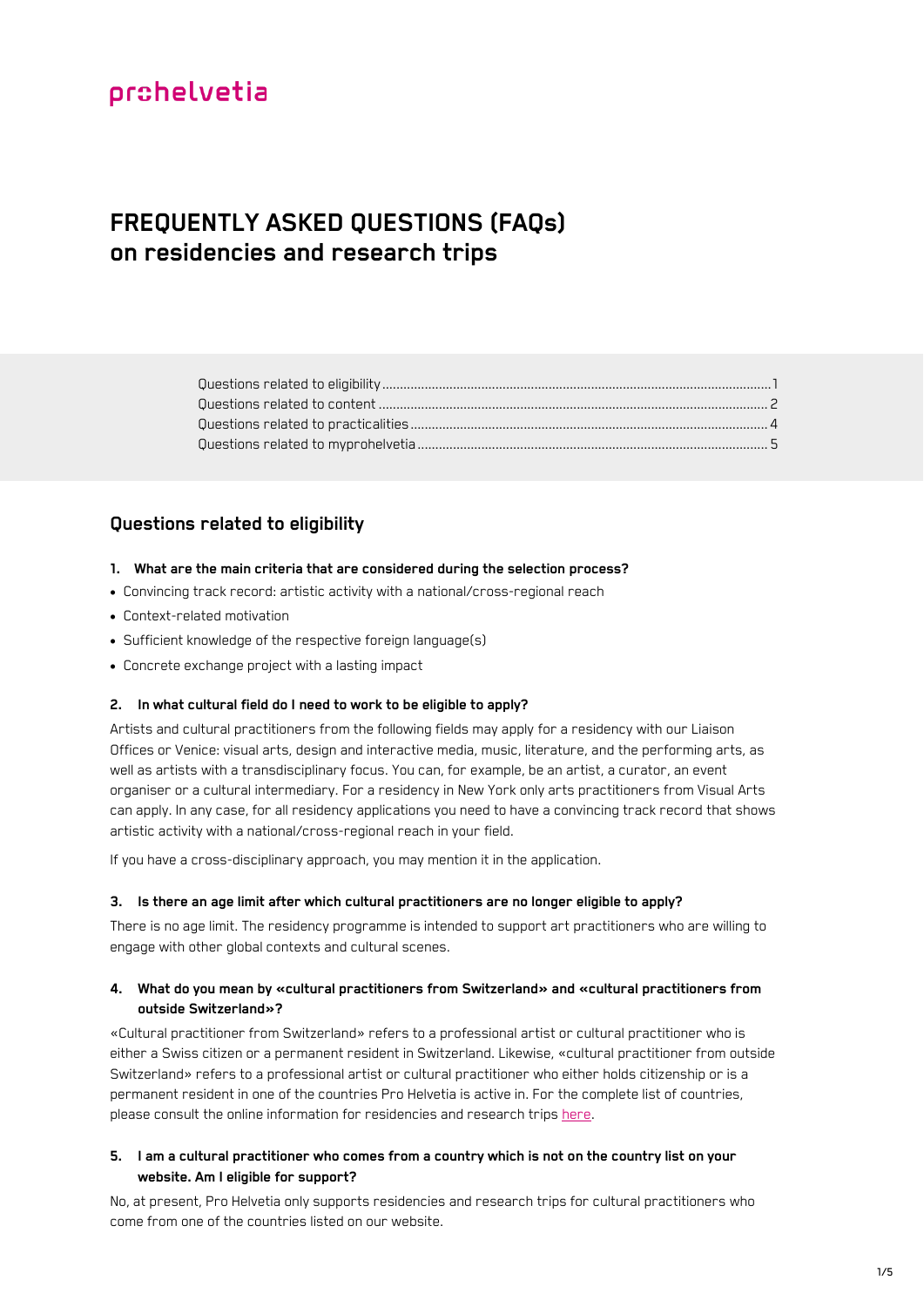#### **6. I am a student. Do I need to have work experience in my field before I can apply?**

Students are not eligible to apply, only professional cultural practitioner are eligible to apply for a residency or a research trip. As a student you are advised to build up your portfolio based on a substantial body of work and finish your studies before you consider applying.

## **7.I am an emerging artist. Am I eligible to apply?**

Emerging Artists are eligible to apply, as long as the artistic activity has a national/cross-regional reach.

## **8. Is the residency programme open to physically challenged cultural practitioners?**

Our programme is open to all. The jury selects the best candidate for the residency depending on merit and on being able to find an appropriate partner in the host country. Pro Helvetia is committed to diversity and equal opportunities. We promote professional equality of all genders and lifestyles. We are therefore particularly pleased to receive applications from physically challenged cultural practitioners as well as people with a different social or cultural background.

## **9. We are an artist duo, can we apply together for a residency?**

Yes, you can apply as an artist duo. Please just send one single application, it is not necessary to apply separately. If you are selected for a residency opportunity, you will stay at the same hosting institution during your residency.

## **10. I was already supported by Pro Helvetia for a residency in the past. Can I apply again?**

Yes.

## **11. Can I apply again if my application of the previous year was unsuccessful?**

Yes, you can apply again and submit your application form for the next application process. For some regions we get a great number of applications and not all can be supported. Nevertheless, we recommend including new aspects in the application.

## **12. What language skills do I need to have?**

A good working knowledge of English is essential. You do not need to know the language of the country for which you are applying for a residency or research trip.

## **13. How does the selection process work?**

The decision on a support is made by the specialists in the respective disciplines at Pro Helvetia Zürich and the respective Liaison Office together.

## <span id="page-1-0"></span>**Questions related to content**

## **14. What is the difference between a residency and a research trip?**

A residency (max. 3 months) gives cultural practitioners the opportunity to gain broad insight into a different cultural environment. The aim of the residency is to find inspiration, establish networks and continue existing projects or launch new projects or collaborations. The call is open once a year from January until the 1<sup>st</sup> of March. A research trip is shorter (max. 4 weeks) and enables cultural practitioners to carry out research. The aim of a research trip is to prepare an exchange project. You can apply at any time, but at least three months before the start of your project.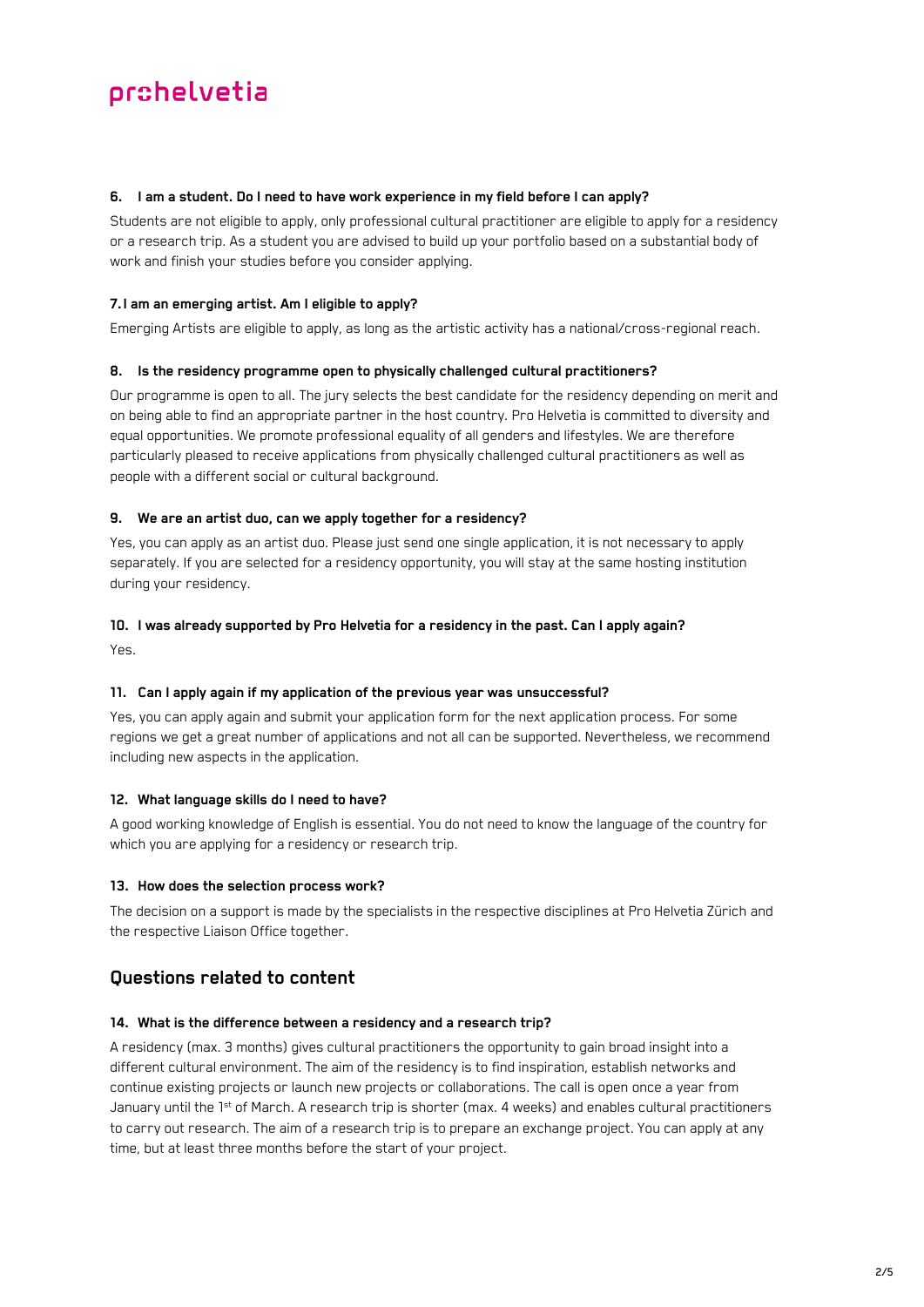#### <span id="page-2-0"></span>**15. Who are the partner organisations that I can apply to work with?**

A list of possible partners in Switzerland can be found in the guidelines on the [Pro Helvetia website.](https://prohelvetia.ch/en/residencies-research-trips/) The partners in the regions of our offices abroad are listed on the websites concerned. There, you can also find reports by artists and contact details to reach out to:

- [Pro Helvetia Cairo](https://prohelvetia.org.eg/en/residency/residencies-2023-call-for-applications/) (Arab region)
- [Pro Helvetia Moscow](https://prohelvetia.ru/en/residency/studio-residencies/) (Russia)
- [Pro Helvetia Shanghai](https://prohelvetia.cn/en/residency/studio-residency/) (China)
- [Pro Helvetia Johannesburg](https://johannesburg.prohelvetia.org/en/residency/residencies/) (West Africa, Central Africa, East Africa and Southern Africa)
- [Pro Helvetia New Delhi](https://prohelvetia.in/en/residency/residencies/) (South Asia)
- [Pro Helvetia South America](https://southamerica.prohelvetia.org/en/residency/residencies/)

If you have a specific idea for a residency place, you are free to mention that in your application. In general, residency partners are not limited and our offices are open to discuss the possibilities with you, after the decision is taken.

### **16. What shall I write in the motivation letter?**

There are no specific requirements for the motivation letter. However, you should clearly articulate your goals and explain why it is important for you to be selected for a residency, and especially how the selected city or region would help you to fulfil the aims of your research. How would you develop your ideas, and get inspiration and input for your artistic work through the residency in question?

#### **17. Which documents am I required to present in my application?**

A brief explanation of the topic of your residency and a motivation are required for your application. In the portal "myprohelvetia" you can also add documents (as your CV and portfolio) and relevant links which could support the evaluation of your application.

#### **18. Should I apply with a specific new project for a residency / research trip?**

You can work on new ideas or continue working on your existing projects. It is up to you to decide how the residency will help you to achieve your goals. In any case, we encourage you to apply with a specific cultural exchange project that promises to have a sustainable impact and brings an interest in global encounters and learnings.

#### **19. Should I present a finished project at the end of the residency and is there a production support?**

Residencies are not mainly project oriented support. The residency results can be new ideas, a new network of partners and collaborators, or a clearer understanding of your further artistic work. If you want to organise a public presentation, you are welcome to do so. However, many things depend on the hosting partner. Of course, in most cases the residency host is interested in presenting an interim result of your stay, and very often tends to organize an open studio day when visitors can view the artist's studio, or when an artist organises a public event at which they share some provisional results of their work.

Residencies serve to gain inspiration, to establish networks and to start thinking about projects. Mainly they are thought to support art practitioners to connect to other partners abroad. Some art practitioners nevertheless use residencies also to produce works - but this is not the main goal, therefore a production support is very limited.

#### **20. What kind of support can I expect during my residency?**

Pro Helvetia will cover the costs of accommodation, travel expenses (visa and travel insurance costs included), daily allowance, professional support, a workplace (on request) and production/material costs (on request). The hosts will offer certain assistance upon request and subject to mutual agreement. Mostly we will also assign a coach based on the research focus proposed by the artist, who will offer guidance and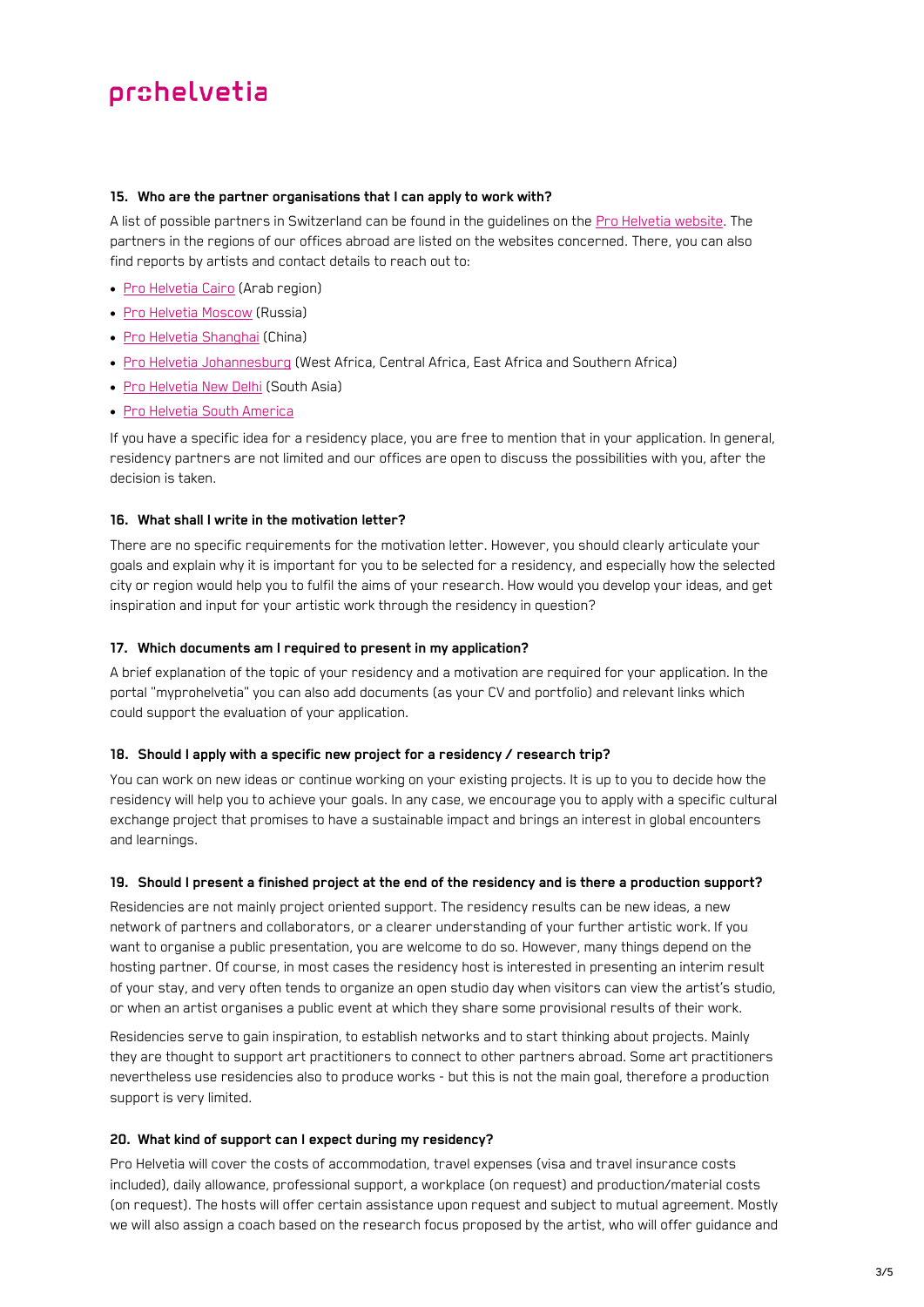advice if needed, and help the artist become familiar with the local art community. If the artist needs an assistant to produce their work, they need to search for and fund such a person on their own.

#### **21. How does one select the starting and end dates of a three-month residency?**

The dates of the residency can be suggested by the applicant based on their own preferences. Pro Helyetia will attempt to obtain residency spaces for the period requested, but this also depends on the availability of spaces.

## **22. What cities should I choose for my residency?**

You are not obliged to choose a city for your application. Nevertheless, we encourage you to think about what topics are the most interesting for you and your research goals and if you would like to connect to a specific scene in a particular city or region. Such considerations might help you in your choice of city or region.

## **23. I am a cultural practitioner from Switzerland. Can I apply for more than one country within the same call?**

Applications from cultural practitioners from Switzerland addressed to two different countries are possible. Two separate, complete applications must be submitted. However, a maximum of one application per person will be approved within the framework of one call for applications.

## <span id="page-3-0"></span>**Questions related to practicalities**

## **24. Can my family travel and live with me during the residency?**

Pro Helvetia covers costs for the selected artists only. Spouses and children may join an artist only if the host institution agrees, and if the corresponding arrangements are made and the additional costs are borne by the artist.

#### **25. Will Pro Helvetia assist me in obtaining a visa?**

The artist is responsible for submitting all the required documents in time to obtain a visa. Pro Helvetia will provide assistance in the case of problems and financial support if need be.

#### **26. Does the residency cover medical insurance for the duration of time spent in Switzerland?**

Pro Helvetia covers the costs of medical insurance for the artist for the duration of time spent in the host country. However, the insurance company's terms and conditions apply. It is important that the artist shares any long-term medical condition prior to their departure.

#### **27. How much is the «daily allowance» mentioned in the call for applications?**

The «daily allowance» is an amount of money that you will receive monthly to cover your daily expenses during your residency. It is calculated based on the cost of living in the country concerned.

## **28. Can the Liaison Offices provide assistance in connecting Swiss-based artists with local contacts from their network before the application is handed in?**

Pro Helvetia receives plenty of applications. Therefore, we are not able to provide a connecting support before a residency is positively decided. Once a positive decision is done, the respective Liaison Office team will help to connect the artists to the local scene. Examples and lists of partners are mentioned on the websites by the respective Liaison Offices. You can find a list of all websites under [point 15](#page-2-0) in this document.